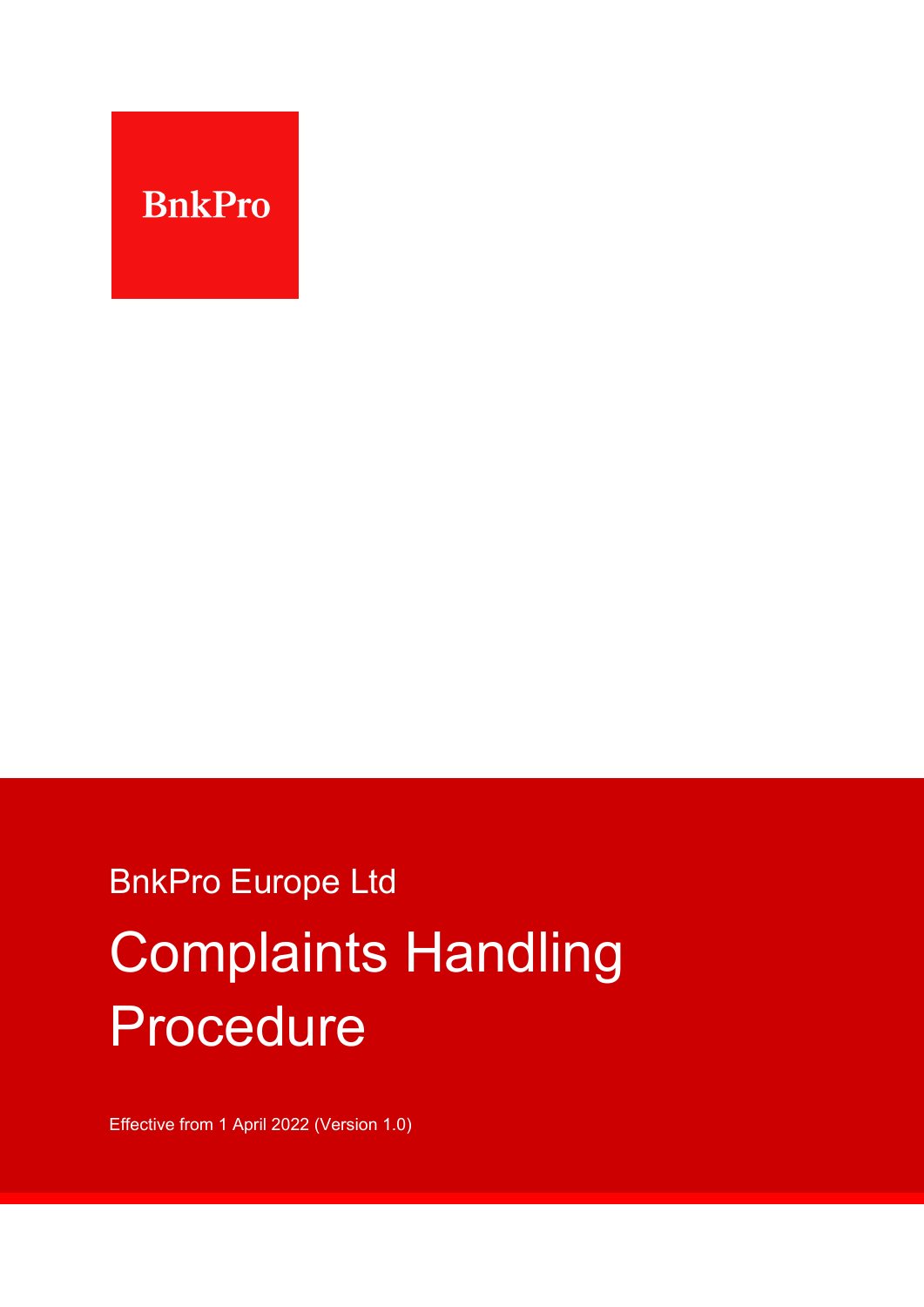## **Contents**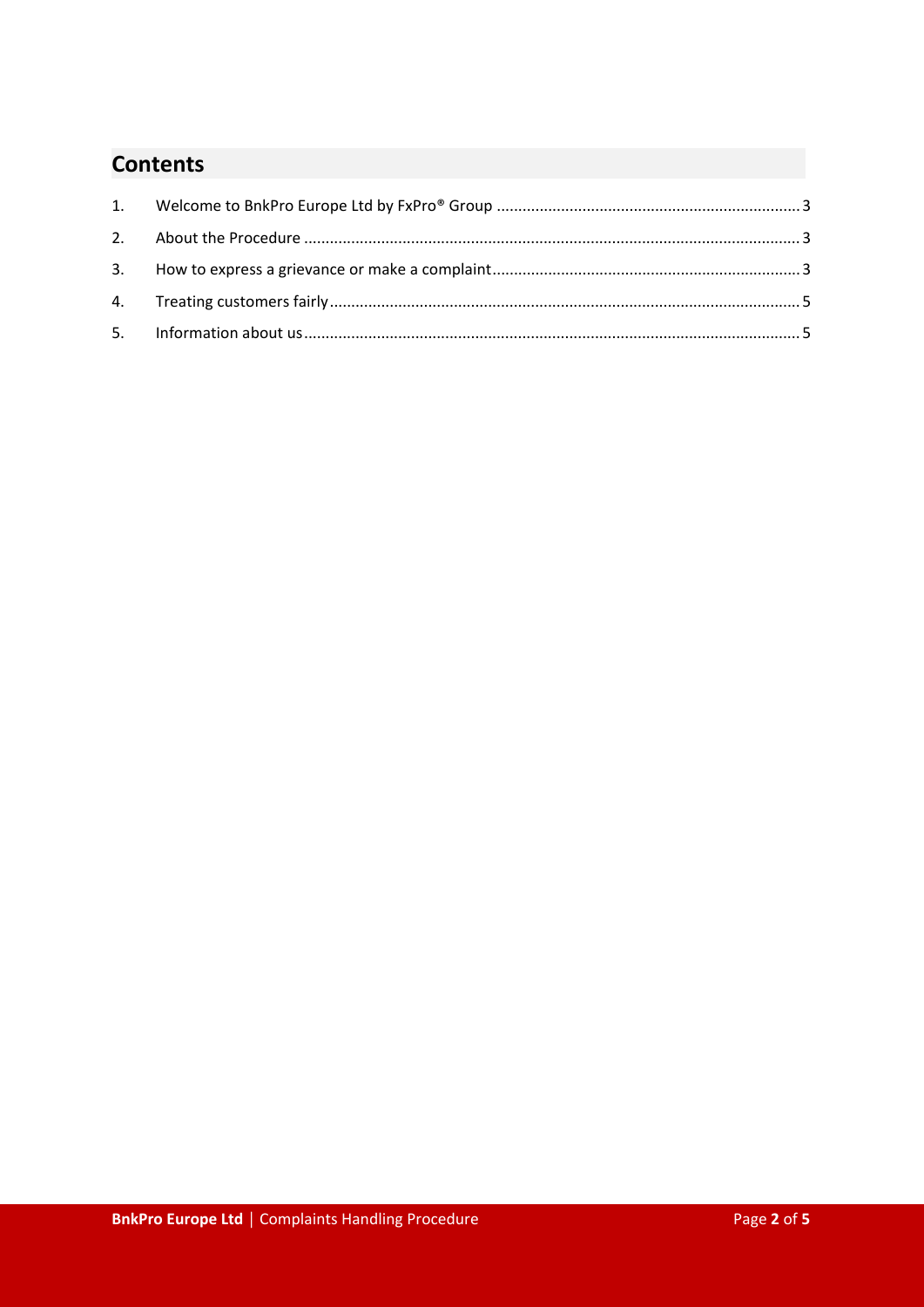Please read the Complaints Handling Procedure (the **Procedure**) carefully alongside our Terms and other policies that are available on our [web](https://bnkpro.com/)site. It is important to keep this document to hand in case you need to refer to it.

## <span id="page-2-0"></span>**1. Welcome to BnkPro Europe Ltd by FxPro® Group**

- 1.1 Thank you for opening an electronic money (e-money) account and card with BnkPro Europe Ltd offered by FxPro® Group. These Terms form the agreement between you and us. Affiliate entities within the FxPro® Group may offer you other services, which will be subject to separate terms and conditions between you and the specific company.
- 1.2 The BnkPro offering is comprised of the BnkPro e-money account(s), card(s) and securities trading and investing, which can be managed through the BnkPro mobile app.

## <span id="page-2-1"></span>**2. About the Procedure**

- 2.1 By using the BnkPro mobile app, e-money accounts, and cards, you agree to the contents of this document, so we recommend that you read it carefully to understand everything that applies to you. But if you are not sure you can contact us. You can find our contact details in this document or on our [web](https://bnkpro.com/)site.
- 2.2 If, at any time, you need another copy of this document, you will be able to find an updated version on our [web](https://bnkpro.com/)site. If you prefer a paper copy of the same, you can always contact us, and we will send you one by post.
- 2.3 English language is the language for the Procedure. Any non-English version of this document is provided for translation purposes only.
- 2.4 Please refer to the 'BnkPro Europe Ltd Terms and Conditions' for any capitalised term, which has not been defined in this document.

## <span id="page-2-2"></span>**3. How to express a grievance or make a complaint**

#### **Grievance**

3.1 If our service is not what you expected or we made a mistake, please give us a chance to sort things out by contacting us to let us know what the problem is. We will investigate what happened and we will try to put things right as quickly as possible.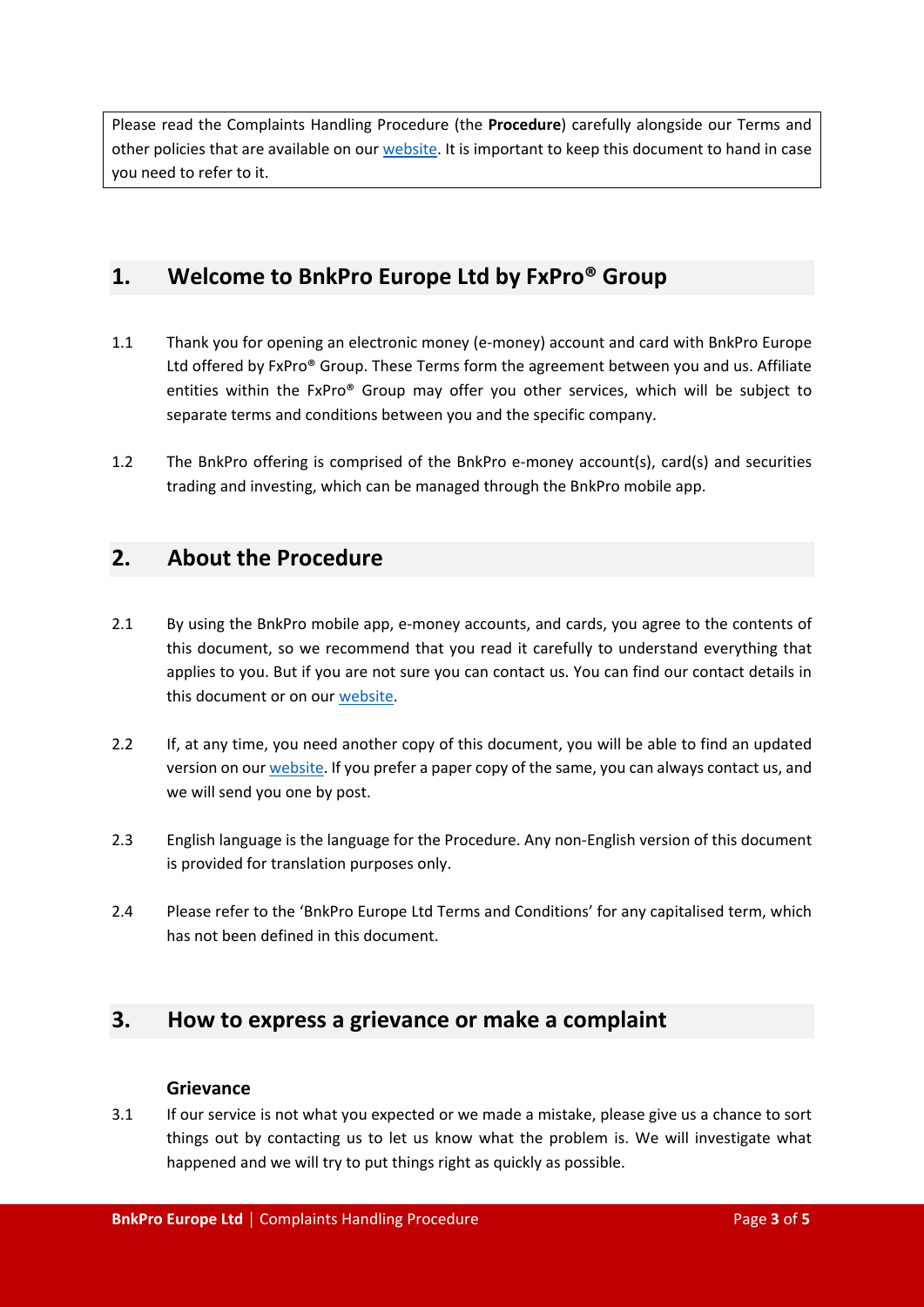#### 3.2 You can contact us by email or phone:

| E-mail       | support@bnkpro.com |
|--------------|--------------------|
| <b>Phone</b> | +357 25 969 222    |

- 3.3 Our Support team will determine if your grievance can be resolved immediately or if it will require further investigation. If your query cannot be resolved immediately, we remain committed to do so promptly - usually within 3 Business Days.
- 3.4 If you are not satisfied with the response sent to you, then you may raise this further with the Compliance team by following the process indicated in the **[Official complaint](#page-3-0)** section below.

#### **Official complaint**

- <span id="page-3-0"></span>3.5 You can contact the Compliance team by email: **E-mail** [compliance@bnkpro.com](mailto:compliance@bnkpro.com)
- 3.6 Complaints communicated to the Compliance team must be sent from your registered e-mail as soon as possible after the issue arises.
- 3.7 We will acknowledge your complaint within 3 Business Days and will respond in writing when our investigation is completed.
- 3.8 The complaint handling time limits vary depending on the nature of the complaint:

| What is the complaint about             | <b>Response time limits</b> |
|-----------------------------------------|-----------------------------|
| Payment services (e.g., bank transfers) | 15 days                     |
| Personal Data issues                    | 30 days                     |
| Most other complaints                   | 90 days                     |

- 3.9 Upon completing our investigation of your complaint, we will provide you in writing with a final response.
- 3.10 If we do not respond within the time limits set out above, we will provide you with the reasons and with an estimation of when we will be able to get back to you.
- 3.11 If we do not respond within the said time limits, or if you are unhappy with how we have dealt with your complaint, you can refer it to the Financial Ombudsman Service (**FOS**) by following certain steps outlined in their website. The FOS is an independent organisation that helps to resolve complaints.

| <b>Website</b> | http://www.financialombudsman.gov.cy |
|----------------|--------------------------------------|
| <b>Phone</b>   | +357 22 848 900                      |